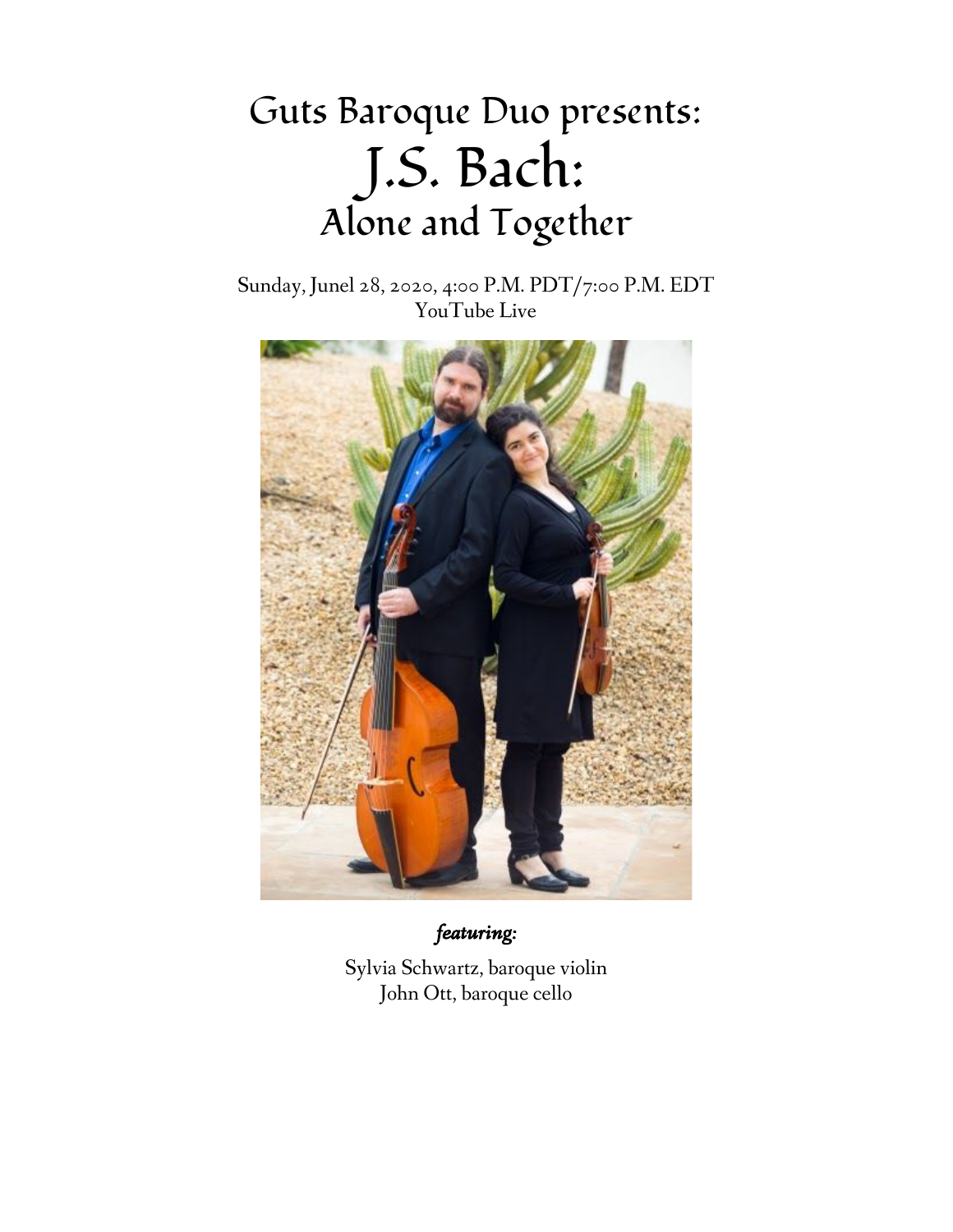# Program

| Adagio<br>Vivace<br>Largo<br>Presto                                     |
|-------------------------------------------------------------------------|
|                                                                         |
| Prelude<br>Allemande<br>Courante<br>Sarabande<br>Menuet I & II<br>Gigue |
| $(1685 - 1750)$                                                         |
| Gigue                                                                   |

#### Fin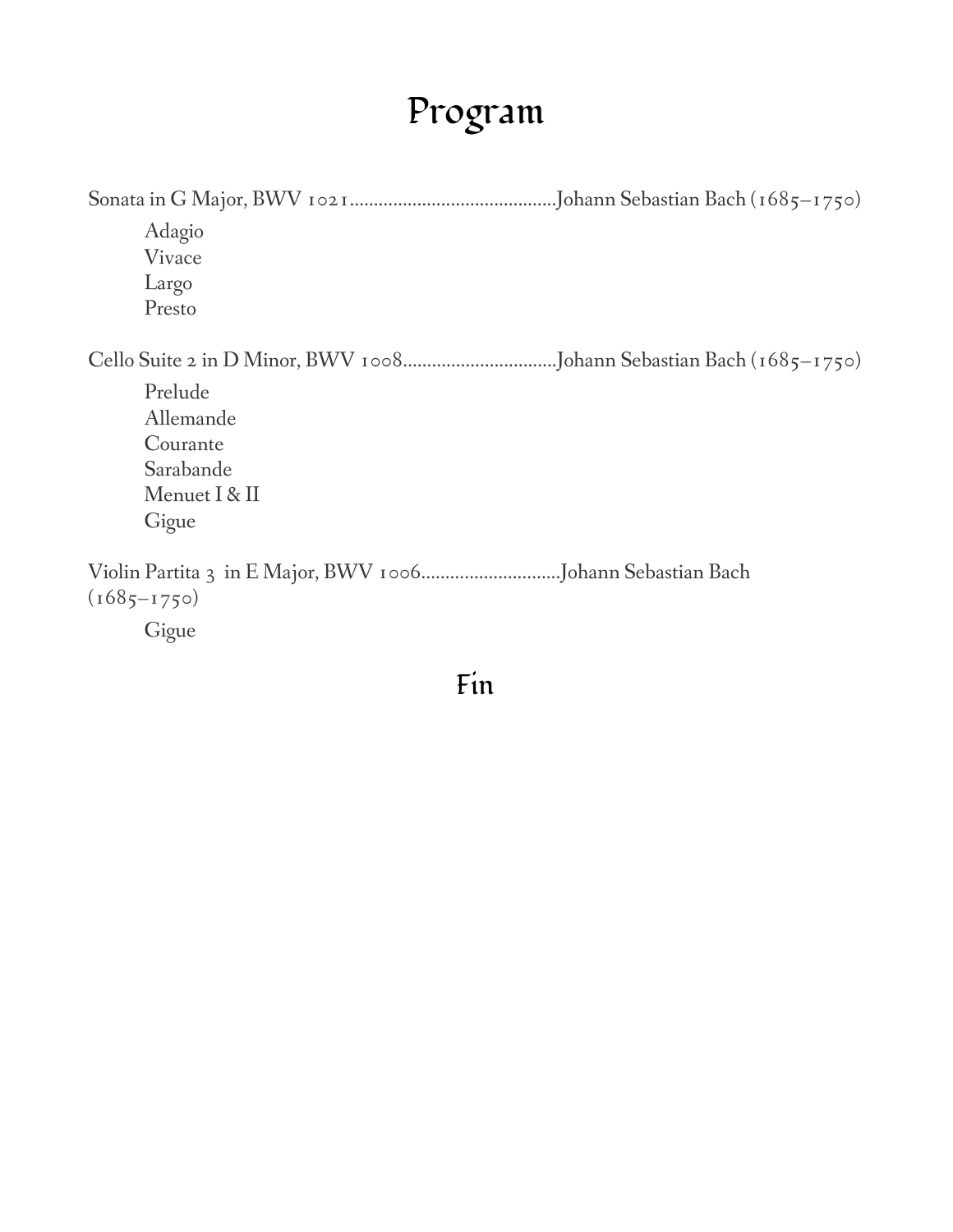## Program Notes

**Johann Sebastian Bach** (1685-1750) was one of the most influential composers in Germany in the early 18th century. Born to a family of famous musicians, Bach accepted a number of appointments as organist until his first court appointment at Weimar in 1708. From 1717-1723 he worked in Cöthen for the great patron of music Prince Leopold, playing organ and composing for a variety of instruments and ensembles. In 1723 he gained a position in Leipzig as Kantor at the Thomasschule and civic director of music in Leipzig. Among his responsibilities were teaching the young musicians at the school, and composing and performing music in the churches of Leipzig every Sunday. By this point in his life he was celebrated as a composer and teacher, and many of his students became successful composers as well, notably his sons Wilhelm Friedrich, Carl Philipp Emanuel, and Johann Christian. Bach is credited with being the master of counterpoint and imitation, and his music has been studied and imitated by composers for centuries.

The Violin Sonata BWV 1021 was not published, but was preserved in a manuscript copy in the hand of Bach's wife and copyist, Anna Magdalena Bach. This manuscript was discovered by Friedrich Blume in the 1920's. It was written sometime in the early 1730's, and was likely used as an educational exercise, as it shares a bass line with at least two other pieces, a trio sonata and a violin sonata with keyboard obbligato. Though both of those pieces have been attributed to Bach, their authorship is considered spurious, and the bass line itself may have come from an outside source, such as a music theory textbook.

Bach's six cello suites, composed during his time in Cöthen, are some of the earliest surviving works composed for solo cello. They have been continuously studied and performed by cellists ever since, and have been published continuously ever since. Bach's original manuscript does not survive, but hand-copied versions by Anna Magdalena Bach, by Bach's friend Peter Kellner, by the publisher Johann Christoph Westphal, and others have allowed the pieces to be studied and published as close to Bach's original as possible. Still, many bowings and even notes and rhythms vary between the versions. Though the suites are all written in the same form, each one is different in character and mood. The D Minor Suite is dark and somber, yet also uncharacteristically virtuosic, featuring both large and complex chords and sections of very fast notes.

Bach's six Sonatas and Partitas for solo violin were written in 1720, also in Cöthen. Like the cello suites, they are some of the most beloved pieces of the violin repertoire, and have been continuously studied by violinists since their composition. However, these works are still at the pinnacle of the violin repertoire in terms of difficulty and familiarity with the instrument. Bach himself was a very gifted violinist, and he explores the full technical range of the violin in these works. The E Major Partita in particular features not just chords but two and three voice counterpoint, as well as many bow techniques such as barriolage, where the bow rolls between three and four strings.

—*John Ott*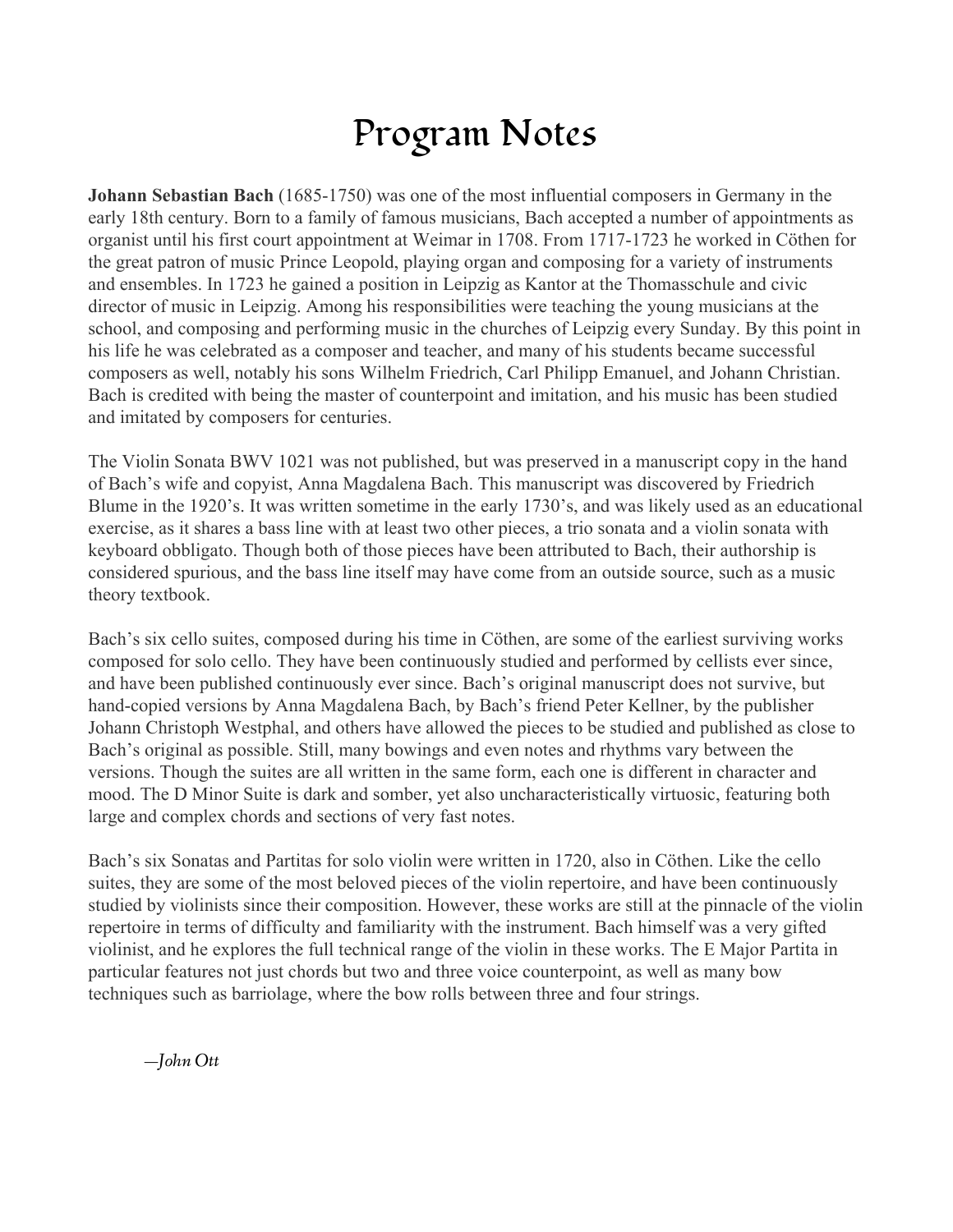#### About Us

Cellist and gambist **John Ott**, a native of Los Angeles, received his Bachelor of Music degree in cello performance from UC Irvine in 2004, studying with Dr. Margaret Parkins, and in 2016 completed his Master of Music degree in Early Music, viola da gamba at the Longy School of Music in Cambridge, Massachusetts, where he studied with Jane Hershey. In between, he performed with Symphony Irvine, Dana Point Symphony, Montage Civic Orchestra, and South Orange County Chamber Orchestra, played in the string quartet Elegie Quartet, and played chamber music all over Los Angeles and Orange County. During his two years in Massachusetts, aside from his Longy ensembles, he performed with Boston Camerata and Boston Opera Collaborative. He has played with the Orange County-based early music group L'Esprit Baroque since 2014. He maintains a large teaching studio, primarily at Vienna Music Institute in Irvine, CA, and is the cello coach for three high schools in Irvine Unified School District.

Fascinated and deeply inspired by the relationship between music, movement, and dance, violinist and Dalcrozian-in-training **Sylvia Schwartz** is a passionate chamber musician in both modern and historical performance practices. A native of Boston, Sylvia has performed with Guts, L'Esprit Baroque, Musica Angelica Baroque Orchestra, LA Chamber Chorale, The Meistersingers, Eudaimonia—A Purposeful Period Band, Harvard Baroque Chamber Orchestra, Harvard Early Music Society, New Bedford Symphony, New England Classical Singers, and Lizzie and the Flakjackets throughout the United States and Canada, in Estonia, Latvia, and at Shostakovich Hall in St. Petersburg, Russia. Sylvia earned a M.M. in Violin Performance from the Longy School of Music, where she studied violin with Laura Bossert and early music with Dana Maiben, Na'ama Lion, Vivian Montgomery, and Ryan Turner. She also holds a B.S. in Engineering from Olin College. Sylvia teaches privately in person and online, for the Irvine Unified School District, and at Vienna Music Institute in Irvine, California, and concertizes frequently with Guts and L'Esprit Baroque.

# About Historically-Informed Performance Practice

The mission of Guts is to bring the music of the Baroque era to vivid life, recreating the distinct sound of the time in which it was composed. In tonight's program, Sylvia will be playing a baroque violin, constructed in 2016 by Douglas Cox to replicate a Guarneri violin of the early 1700's, with a long baroque bow made by Louis Bégin. John will play a (modern)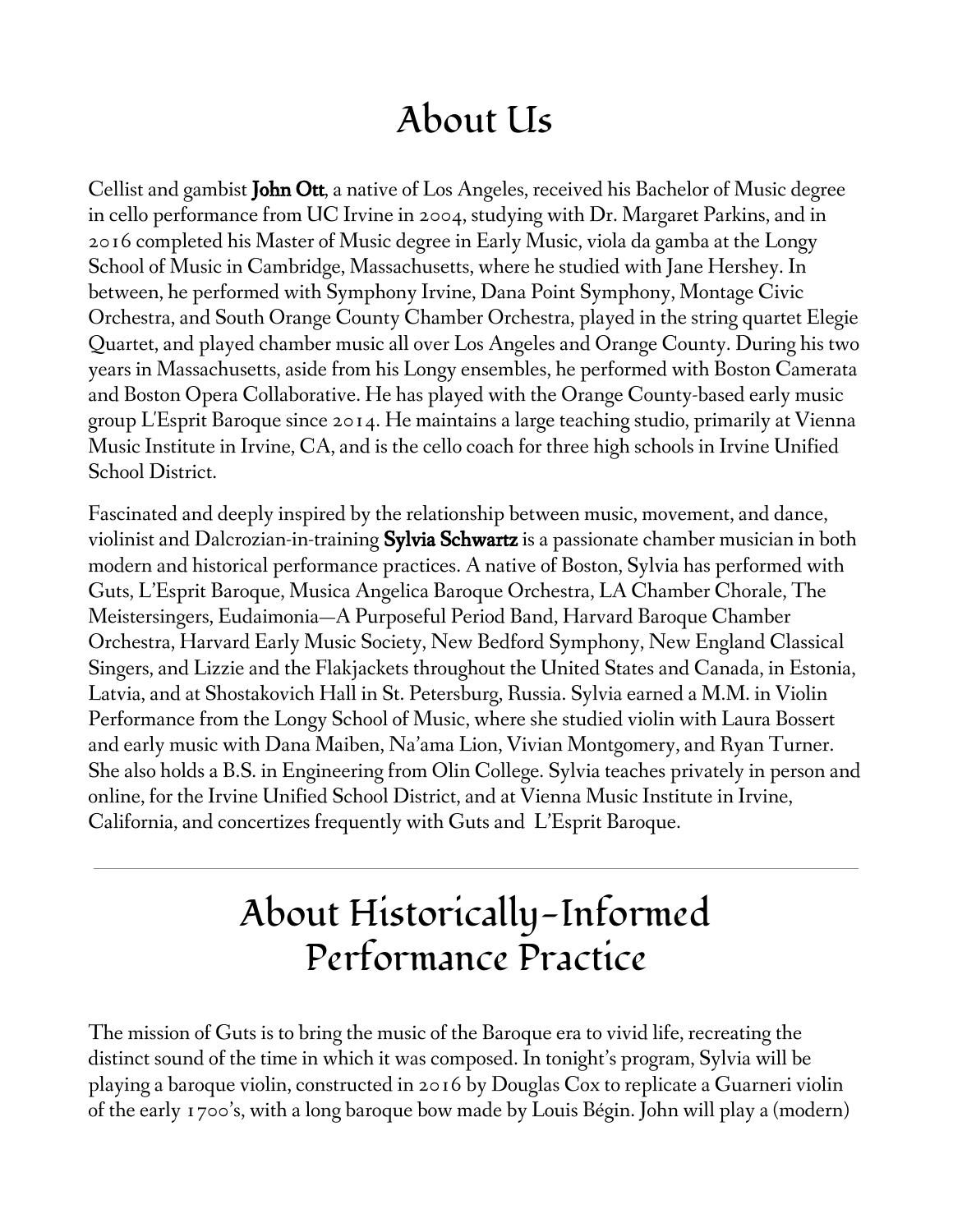French cello of unknown origin, constructed around 1915, with a bow also made by Louis Bégin. Both instruments are strung with pure-gut strings, the way they would have been in the 18th century. Gut strings sound warmer, though quieter, than their modern metal equivalents, and baroque instruments are under less tension, so they sound more open, though not as projecting. Like most Baroque music, all of the music on tonight's program has a basso continuo line forming the foundation of the ensemble, typically shared by the cello or gamba and the keyboard, usually a harpsichord or organ. We are presenting these works without a keyboard instrument for this concert.

As performers, we will be adding ornaments such as trills and turns to the music as we play. The practice of decorating music was unique to the performer and to the circumstances of performance, and helped each musician put their own stamp on a piece of music. Decorating this way both adds to the expressiveness of the music and allows us to share our personalities as performers with our audience. Also, since the music of this time is generally imitating sung text, even though the music we are playing has no specific text we will be shaping our phrases and melodies as if they were sung with words.

> For more information about upcoming concerts, recordings, and special projects, please visit us at **[gutsbaroque.com](https://gutsbaroque.com/)**. On the Contact page is a red button to sign up for our email list, which we warmly welcome you to do!

You can also become a monthly patron for as little as \$1/month on our Patreon, contributing to an unprecedented stability in our income. In thanks for the practicing and planning your patronage enables, there you will find formal and informal videos, blog posts, access to livestream concert virtual receptions, and more! Look for us at **[patreon.com/gutsbaroque](https://patreon.com/gutsbaroque)** 

#### Patrons

Our deep gratitude extends to the following Patrons already making monthly sustaining donations to support our music-making:

Andrea Verena Araiza John W. Ballantyne Hanneke Bennett Eric Philip & Katie Friedel Eva Goodwin-Noriega Andrea Itkin Dianne Jaworski

Mark Kagan Sarah Vay Kerns Keith Kreycik Kim Meric Heena Mutha John & Kristi Ott Kira Ott Emily Outhier

Linda Palmer Heriberto Ramos Denise & Samuel Schwartz Paula Sirola Chien Sun Sheila Tripathy